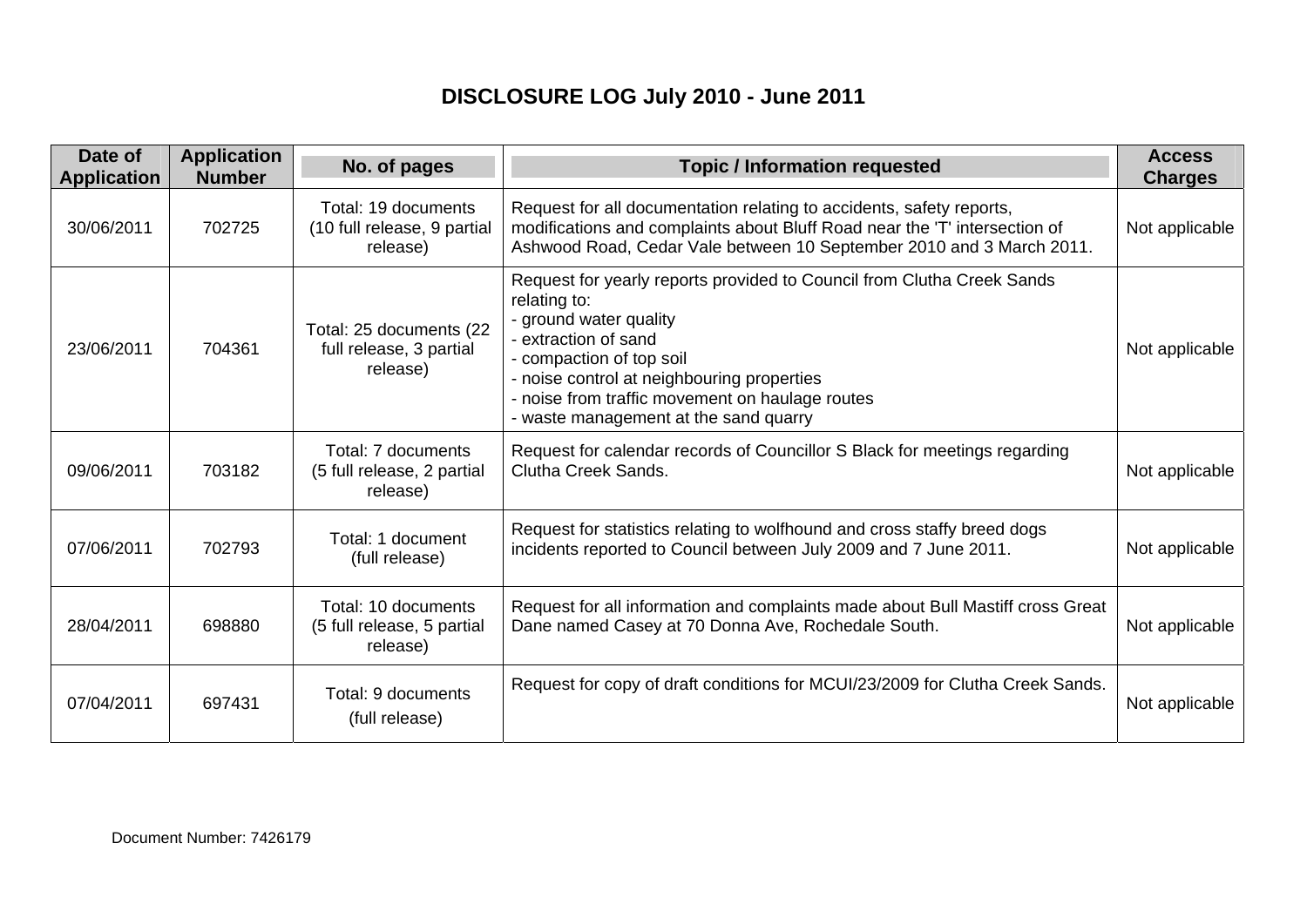| Date of<br><b>Application</b> | <b>Application</b><br><b>Number</b> | No. of pages                                                    | <b>Topic / Information requested</b>                                                                                                                                                                                                                                                                                                      | <b>Access</b><br><b>Charges</b> |
|-------------------------------|-------------------------------------|-----------------------------------------------------------------|-------------------------------------------------------------------------------------------------------------------------------------------------------------------------------------------------------------------------------------------------------------------------------------------------------------------------------------------|---------------------------------|
| 04/04/2011                    | 696675                              | Total: 59 documents<br>(25 full release, 34<br>partial release) | Request for contents in file 21425/73676 including memos, letters, land<br>transfer documents and legal agreements.                                                                                                                                                                                                                       | Not applicable                  |
| 29/03/2011                    | 696115                              | Total: 1 document<br>(partial release)                          | Request for copy of report relating to traffic related incident on either 10<br>October 2010 or 15 October 2010 on Waterford Tamborine Road, Waterford<br>prepared by the Parks department based on information supplied by its<br>contractors engaged in mowing the footpaths and/or traffic control in the area<br>at time of incident. | Not applicable                  |
| 24/03/2011                    | 695596                              | Total: 1 document<br>(full release)                             | Request for:<br>1. The total number of parking fines issued by Council, and the total face value<br>of those fines for the 2010 calendar year.<br>2. The 10 streets with the highest number of fines issued, and the face value of<br>those fines, in descending order of value of fines issued for the 2010<br>calendar year.            | Not applicable                  |
| 08/03/2011                    | 694030                              | Total: 7 documents<br>(4 full release, 3 partial<br>release)    | Request for all documentation relating to the footpath outside houses 29 and<br>31 Fourth Avenue, Marsden from January 2007 to 8 March 2011.                                                                                                                                                                                              | Not applicable                  |
| 24/02/2011                    | 692092                              | Total: 6 documents<br>(full release)                            | Request for records of attendance at Browns Plains Tip on 24 January 2011 by<br>Gazza's Rubbish Removals - ABN 44727401164.                                                                                                                                                                                                               | Not applicable                  |
| 22/02/2011                    | 692012                              | Total: 20 documents<br>(14 full release, 6 partial<br>release)  | Request for information regarding any complaints/documentation regarding<br>plumbing/drainage at 23-31 Andall Road, Park Ridge South.                                                                                                                                                                                                     | Not applicable                  |
| 14/02/2011                    | 690992                              | Total:1 document<br>(full release)                              | Request for animal management statistics including animals impounded, re-<br>homed or adopted, animals returned to owners and euthanasia figures as well<br>as number of animals disposed of via other methods (ie - research and<br>teaching) from Jan 2010 to Jan 2011.                                                                 | Not applicable                  |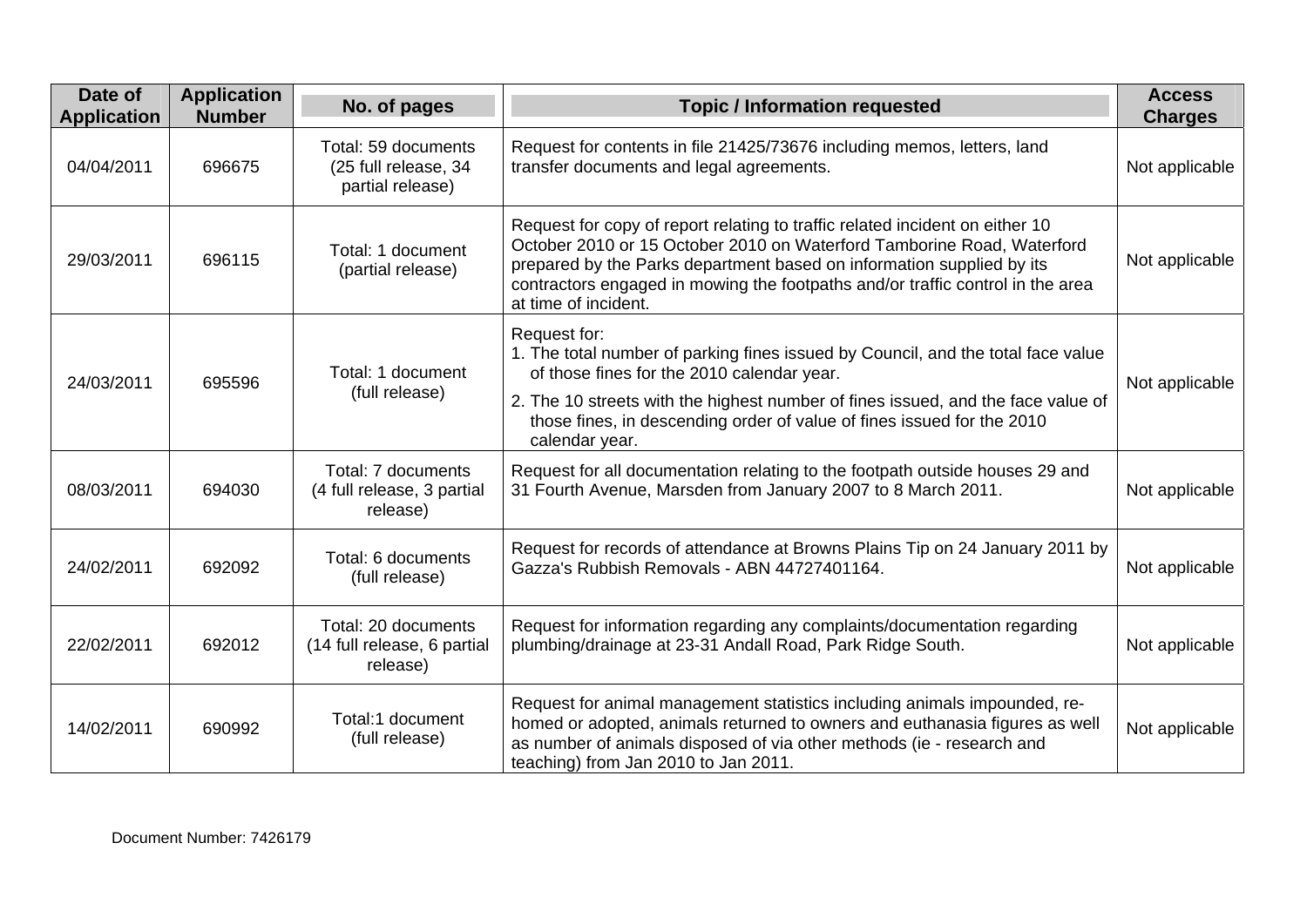| Date of<br><b>Application</b> | <b>Application</b><br><b>Number</b> | No. of pages                                                                     | <b>Topic / Information requested</b>                                                                                                                                                                                                                                                                                                                                                                                                                                                                                                                                                                                                                                                                                       | <b>Access</b><br><b>Charges</b> |
|-------------------------------|-------------------------------------|----------------------------------------------------------------------------------|----------------------------------------------------------------------------------------------------------------------------------------------------------------------------------------------------------------------------------------------------------------------------------------------------------------------------------------------------------------------------------------------------------------------------------------------------------------------------------------------------------------------------------------------------------------------------------------------------------------------------------------------------------------------------------------------------------------------------|---------------------------------|
| 12/10/2010                    | 676131                              | Total: 9 documents<br>(4 full release, 5 partially<br>released)                  | Report as mentioned in Council letter to AAMI regarding incident (refer<br>657868-1).                                                                                                                                                                                                                                                                                                                                                                                                                                                                                                                                                                                                                                      | Not applicable                  |
| 22/10/2010                    | 675743                              | Total: 20 documents<br>(full release)                                            | Request for exact location and construction details (between August 1972 and<br>December 1977) of sewer pipe which runs through lot 80/33 Parfrey Rd,<br>Rochedale South, including what the pipe is made of, depth pipe was laid and<br>distance from property/building footings, methods used to lay the pipe and<br>details of any bridging used to support pipe. Any objections or complaints<br>made by property owners and residents regarding pipe and its installation<br>(between August 1972 and December 1977). Report of repairs and<br>maintenance to pipe and issues/ complaints from property owners and<br>residents regarding locations and installation of pipe( between 1 January 2005<br>and present). | Not applicable                  |
| 12/10/2010                    | 676124                              | Total: 10 documents<br>(8 full release, 2 partially<br>released)                 | Require any and all documentation regarding works undertaken by Council or<br>subcontractor on Council's behalf on the footpath at Ellen Street, Woodridge<br>between 1 July 2010 to 31 August 2010.                                                                                                                                                                                                                                                                                                                                                                                                                                                                                                                       | Not applicable                  |
| 01/10/2010                    | 675133                              | Total: 17 documents<br>(16 full release, 1<br>partially released)                | All documents recording mowing contractor details, maintenance, repairs or<br>complaints relating to the condition of the front nature strip in the vicinity of 150<br>Hubner Road, Park Ridge between 1 February 2007 and 20 February 2010.                                                                                                                                                                                                                                                                                                                                                                                                                                                                               | Not applicable                  |
| 06/09/2010                    | 671623                              | Total: 79 documents<br>(59 full release, 20<br>documents partially<br>released)  | All documents in relation to outstanding infrastructure charges - development<br>application MCUC/231/2006 - Unit 4/5-7 Cairns Street, Loganholme including<br>correspondence to developer and particulars of the method by which the<br>charges were calculated.                                                                                                                                                                                                                                                                                                                                                                                                                                                          | Not applicable                  |
| 23/08/2010                    | 669922                              | Total: 190 documents<br>(183 full release, 7<br>documents partially<br>released) | Request for contents of Council file numbers 612225-1; 605493-1; 605008-1;<br>107752-1/2, maintenance logs in relation to the drainage of 5 Belbora Road,<br>Shailer Park and Council policy and/or procedures in relation to the<br>maintenance of drainage.                                                                                                                                                                                                                                                                                                                                                                                                                                                              | Not applicable                  |